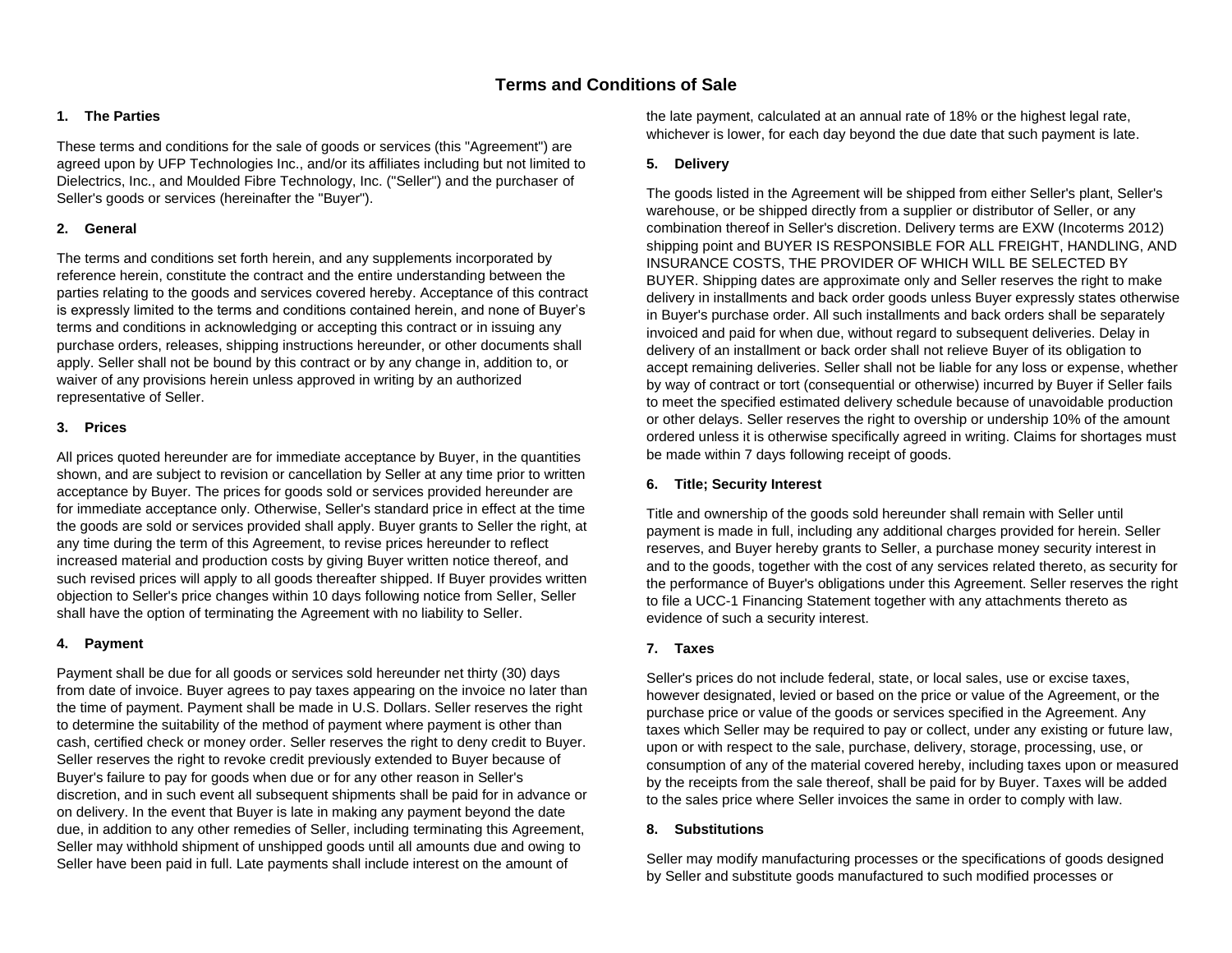specifications for those specified herein, provided such goods substantially conform to the Agreement.

# **9. Changes/Cancellation**

Any notice or instruction from the Buyer received subsequent to Seller's purchase order acknowledgment, including supplementary information contained in a confirming purchase order, which has the effect of changing the specifications, scope of work, or other terms, will be effective only upon an appropriate adjustment in the price and/or delivery date, and acceptance of any change by Seller in writing. Orders accepted by Seller are not subject to cancellation except with Seller's consent and after arrangement of terms which will indemnify Seller for any losses or damages occasioned by such cancellation, including Seller's lost profit and costs of collection, including reasonable attorney's fees.

### **10. Warranty, Remedies, and Disclaimer**

# **A. Warranty**

- (1) For Goods. Seller warrants that on the date of delivery, the goods shall conform to the latest samples, drawings, or specifications as agreed to by Buyer and Seller in connection with the sale of such goods. Seller's warranty shall extend for a period of sixty (60) days from the date of shipment. Continued use or possession of goods thereafter shall be conclusive evidence that the warranty is fulfilled to the satisfaction of the Buyer.
- (2) For Services. Seller warrants that all services performed under the Agreement will be performed in a reasonable and workmanlike manner.

### **B. Remedies**

THE LIABILITY AND OBLIGATIONS OF SELLER, IF NOTIFIED BY BUYER IN WRITING OF A BREACH OF ANY OF THE FOREGOING WARRANTIES, SELLER'S OBLIGATION SHALL BE LIMITED SOLELY TO: (1) REPAIR OR REPLACEMENT AT SELLER'S OPTION OF ANY DEFECTIVE GOODS (DETERMINED IN SELLER'S SOLE DISCRETION TO BE DEFECTIVE) OR (2) REPERFORMING THE NON-CONFORMING SERVICES PROVIDED BUYER HAS PROVIDED WRITTEN NOTICE TO SELLER OF SUCH NONCONFORMING SERVICES WITHIN FIVE (5) DAYS OF THE COMPLETION OF THE SERVICES. SUBJECT TO THE PRECEDING, AND EXCEPT AS OTHERWISE EXPRESSLY PROVIDED HEREIN, SELLER MAKES NO OTHER REPRESENTATION OR WARRANTY OF ANY KIND, WHETHER EXPRESSED OR IMPLIED, AS TO THE MERCHANTABILITY OF THE GOODS OR SERVICES, THEIR FITNESS FOR A PARTICULAR PURPOSE OR USE AS TO ANY OTHER MATTER, WHETHER THE GOODS OR SERVICES ARE USED ALONE OR IN COMBINATION WITH OTHER SUBSTANCES.

# **C. Disclaimer**

Except and expressly set forth hereinabove, Seller makes no representation or warranty with respect to the goods or services performed hereunder.

SELLER'S ENTIRE LIABILITY FOR ANY AND ALL LOSSES OR DAMAGES RESULTING FROM ANY CAUSE WHATSOEVER, INCLUDING NEGLIGENCE SHALL 1N NO EVENT EXCEED THE PURCHASE PRICE OF THE GOODS OR SERVICES IN RESPECT FOR WHICH THE CLAIM IS MADE. IN NO EVENT SHALL SELLER BE RESPONSIBLE FOR ANY INCIDENTAL, CONSEQUENTIAL, INDIRECT, OR SPECIAL DAMAGES (INCLUDING LOSS PROFITS OR REVENUE) PUNATIVE OR EXEMPLARY DAMAGES WHETHER THE BUYER'S CLAIM IS IN TORT, CONTRACT OR OTHERWISE.

### **11. Acceptance of Goods**

Buyer shall inspect the goods immediately upon its receipt of the goods in its facility. All claims for alleged defects in goods are waived unless Seller is notified of the claim within thirty (30) days after receipt of shipment. No claim shall be effective if made after the goods have been altered or used. Buyer shall afford Seller prompt and reasonable opportunity to inspect all goods to which any claim is made. No material shall be returned to Seller without Seller's express consent, a return authorization, and return instructions. Buyer's acceptance shall be conclusively presumed to have occurred thirty (30) days following delivery to Buyer unless Buyer has accepted the goods prior to that date.

# **12. Patents**

In the event that any of the goods covered by this order shall be manufactured by Seller according to the Buyer's designs or specification, it is specifically understood that the Buyer will indemnify the Seller for any liability, damages, loss or expense resulting from any alleged defect in the design or specification of such goods or resulting from any actual or claimed infringement or misappropriation of patent, trade secret or other proprietary rights relating to such goods.

### **13. Non-Disclosure of Confidential Information**

Buyer shall not use (except as permitted by and in furtherance of this Agreement) or disclose to others any of Seller's Confidential Information, either during the performance of this Agreement, or any time thereafter. "Confidential Information" as used herein shall mean all information, data and experience of Seller relating to Seller's business, whether of a technical, engineering, operational, or economic nature, which is designated or treated as confidential by Seller; including, but not limited to all price and technical information, information relating to its goods, services, customers, supplies, formulation, composition, analysis, design, installation, materials, instructions, erection, operation, repair, maintenance, use, process or otherwise.

Confidential Information does not include:

- Any information which is now part of the public domain or which hereafter becomes part of the public domain through no fault of Buyer,
- Any information which was in Buyer's possession prior to the time of receipt from Seller, was not previously disclosed to Seller by Buyer under any other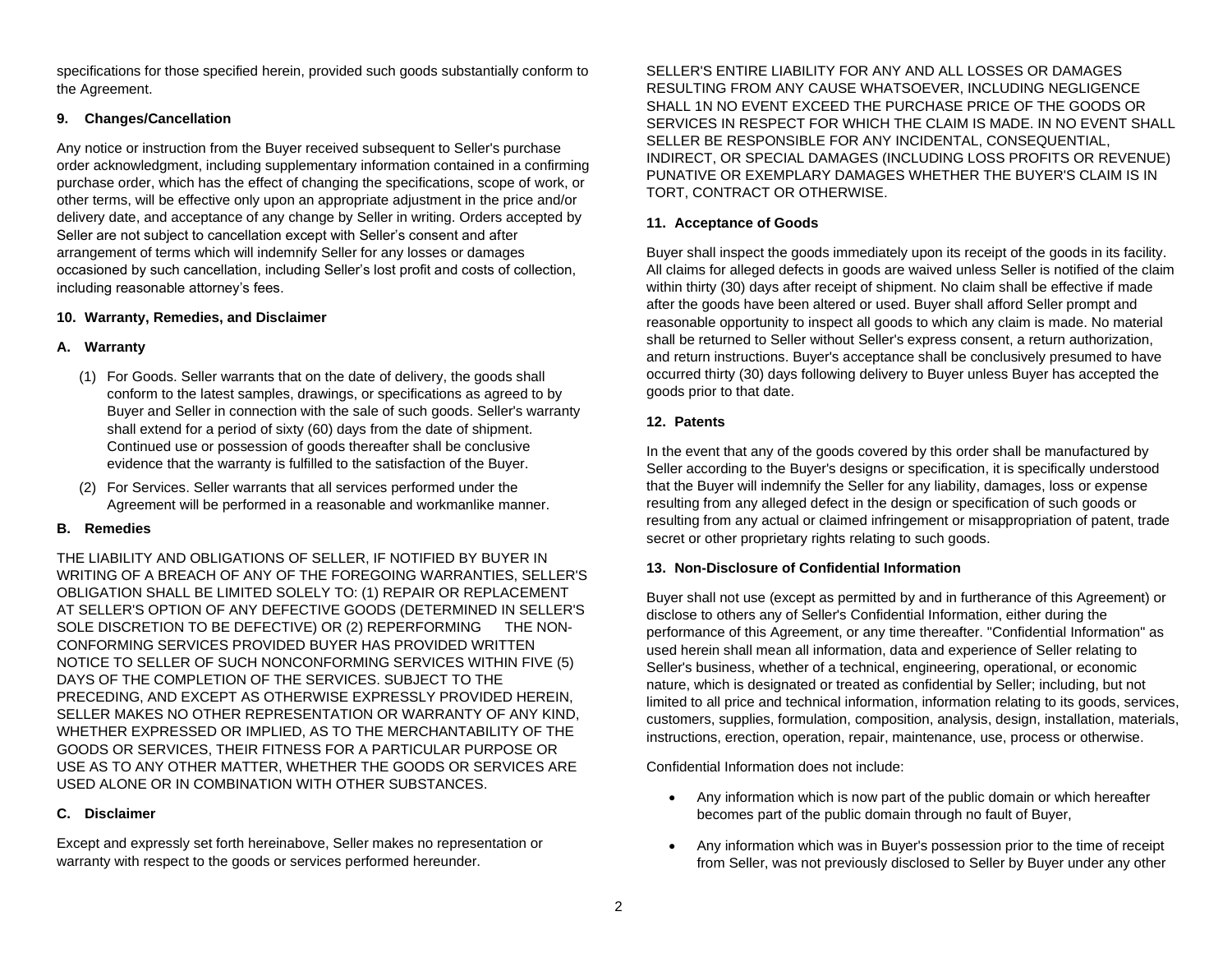obligation of confidentiality, and the existence of which may be provable by Seller's prior written record,

- Any information which subsequently conies into Buyer's possession and was not acquired by Buyer directly or indirectly from (i) Seller, (ii) sources under obligation of secrecy to Seller, or (iii) sources which require Buyer to hold in confidence,
- Any information which was independently developed by Buyer without the knowledge of Seller's Confidential Information, and which may be proven by Buyer's prior written record, or
- Any disclosure of Confidential Information made in response to a valid order of a court or other governmental body or any political subdivision thereof; provided, however, before making such disclosure pursuant to such order Buyer shall have made a reasonable effort to obtain a protective order requiring that the Confidential Information so disclosed be used only for the purpose for which the order was issued.

Buyer shall return to Seller all documents, materials, writings, and other tangible embodiments of the Confidential Information, including any summaries, abstracts, and copies thereof, within ten days receipt of such written request, or immediately upon termination of this Agreement.

#### **14. Non-Solicitation**

During the term of this Agreement and for a period of three (3) years after its expiration or termination, Buyer (and its owners and employees) shall not either directly or indirectly solicit any suppliers or employees of Seller, at any time prior to or subsequent to the date of this Agreement, either to purchase goods, or goods which compete with Seller's goods, or to become employed by a company other than Seller. Buyer acknowledges that a breach of its obligations under this Section and Section 13, would cause irreparable harm to Seller for which monetary damages alone would not be an adequate remedy, and full compliance with the provisions of this Agreement is necessary to protect the business and goodwill of the Seller. Buyer acknowledges and agrees that it enters into this Agreement of its free will and understanding. Accordingly, in the event of a breach or a threatened breach of this Agreement, Seller shall be entitled to the extent permissible under applicable law to obtain preliminary or permanent injunctive relief without the necessity of proving actual damages by reason of such breach or threatened breach, and a temporary restraining order shall be granted immediately without prior written notice of any other action. If Seller prevails in any suit or other proceeding to enforce this action or remedy or breach thereof, Buyer will pay Seller's reasonable attorneys fees and costs incurred in any such suit or proceeding.

#### **15. Default**

Failure of Buyer to perform its obligations hereunder including, without limitation, payment in full of the purchase price for the goods, or the insolvency, bankruptcy, assignment for the benefit of directors, or dissolution, liquidation, or winding up of the business of Buyer, shall constitute a default under the Agreement. In such event, Seller may decline to make further shipments and terminate this Agreement, however, Seller's continuing to make shipments shall not constitute a waiver of such default, and Seller shall have all the rights and remedies of a secured party under the Uniform Commercial Code. If Seller resorts to a third party or to litigation in order to collect amounts owed hereunder, Buyer agrees to pay costs of collection, including attorney's fees, plus interest at the applicable statutory rate.

#### **16. Force Majeure**

Seller shall not be required to perform its obligations under the Agreement, or be liable for its failure to perform if nonperformance is caused by and Act of God, war, civil disturbance, strike, work stoppage, transportation contingencies, shortages of labor, fuel, raw materials or machinery, power failures, laws, regulations, ordinances, acts or orders of any governmental agency or official thereof or any cause not within the control of Seller where Seller has exercised ordinary care, in the prevention thereof. Seller further reserves the right, in its full discretion, to allocate inventories and current production and to substitute suitable materials when, in its sole discretion, circumstances warrant such allocation or substitution.

#### **17. Tooling**

Unless otherwise provided herein, all tools and dies, including without limitation, fixtures, gauges and assembly equipment manufactured for this Agreement, including the designs thereof; are Seller's property. If any tools and dies manufactured by Seller are to become Buyer's property, it must be specifically so provided in Seller's quotation or a separate Agreement agreed to by Seller. Any tools and dies, or any materials, tools, dies and other equipment furnished by Buyer to Seller, shall be at Buyer's sole risk and expense, and Seller shall not be liable for loss, damage, maintenance, repair or renewal, regardless of cause.

#### **18. Assignment**

This Agreement is not assignable without prior written consent from Seller; any attempt to assign any rights, duties, or obligations which arise under the Agreement without such written consent shall be void.

#### **19. Amendment**

This Agreement may only be changed or amended by writing, executed by an authorized representative of Seller and Buyer.